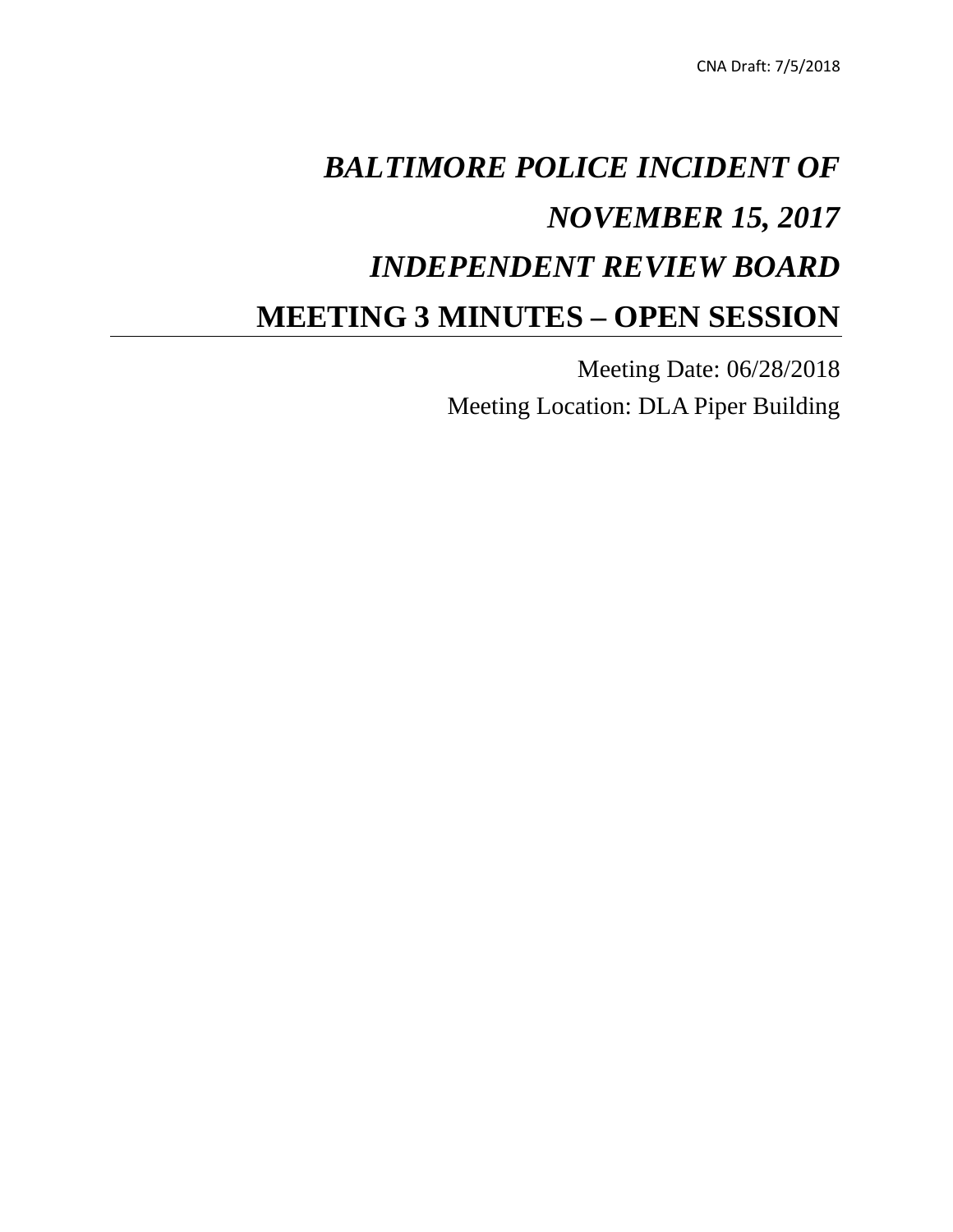| <b>Name</b>          | <b>Title</b>               | Organization                               | <b>Present</b> |
|----------------------|----------------------------|--------------------------------------------|----------------|
| James CHIPS Stewart* | Director, Public Safety    | <b>CNA</b>                                 | Y              |
| James Chip Coldren*  | <b>Managing Director</b>   | <b>CNA</b>                                 | Y              |
| Rick Fuentes*        | Superintendent (ret.)      | New Jersey State Police                    | Y              |
| Peter Modaferri*     | Chief (ret.)               | Rockland County District Attorney's Office | Y              |
| Charles Scheeler*    | Senior Counsel             | DLA Piper                                  | Y              |
| Marvin Sydnor*       | Detective (ret.)           | <b>Baltimore City Police Department</b>    | Y              |
| Gary Childs*         | <b>Private Detective</b>   | Dunlaw Investigations and Consulting       | Y              |
| Samantha Rhinerson** | Research Specialist        | <b>CNA</b>                                 | Y              |
| Veronica Hoban**     | <b>Executive Assistant</b> | <b>CNA</b>                                 | Y              |
| Tammy Felix**        | <b>Research Scientist</b>  | <b>CNA</b>                                 | $N***$         |
| <b>TJ</b> Smith      | Chief, Public              | <b>Baltimore Police Department</b>         | Y              |
|                      | Information                |                                            |                |
| Lisa Walden          | <b>Assistant Solicitor</b> | <b>Baltimore City Law Department</b>       | Y              |

Attendance

\* Independent Review Board

\*\* Staff

\*\*\* Participated telephonically

Meeting Location:

DLA Piper Meeting Conference Room 100 Light Street Baltimore, MD 21202

#### **Meeting Start:** 9:33 a.m.

#### 9:30 Introduction (IN OPEN SESSION)

*Mr. James "CHIPS" Stewart introduced himself and the IRB. The IRB was convened to review and examine the Baltimore Police Department's response to the tragic shooting death of Detective Sean Suiter on November 15, 2017. The IRB has been given the task of reviewing the police procedures, response, and incident command of this incident. BPD has been very forthcoming with documents, videos, crime scene diagrams, forensic reports, and interviews. Today, the IRB will review and discuss preliminary findings related to this case. The IRB's findings will be published in the IRB's report, which will be delivered to BPD in July 2018.* 

Mr. Stewart took questions from the press.

Press: What are your preliminary findings? Mr. Stewart noted that the preliminary findings will be discussed today and will be available in the report by the end of the month.

Press: Have you come to a conclusion regarding the manner of death: homicide or suicide? Mr. Stewart again stated that the findings are still being discussed and will be available in the report by the end of the month.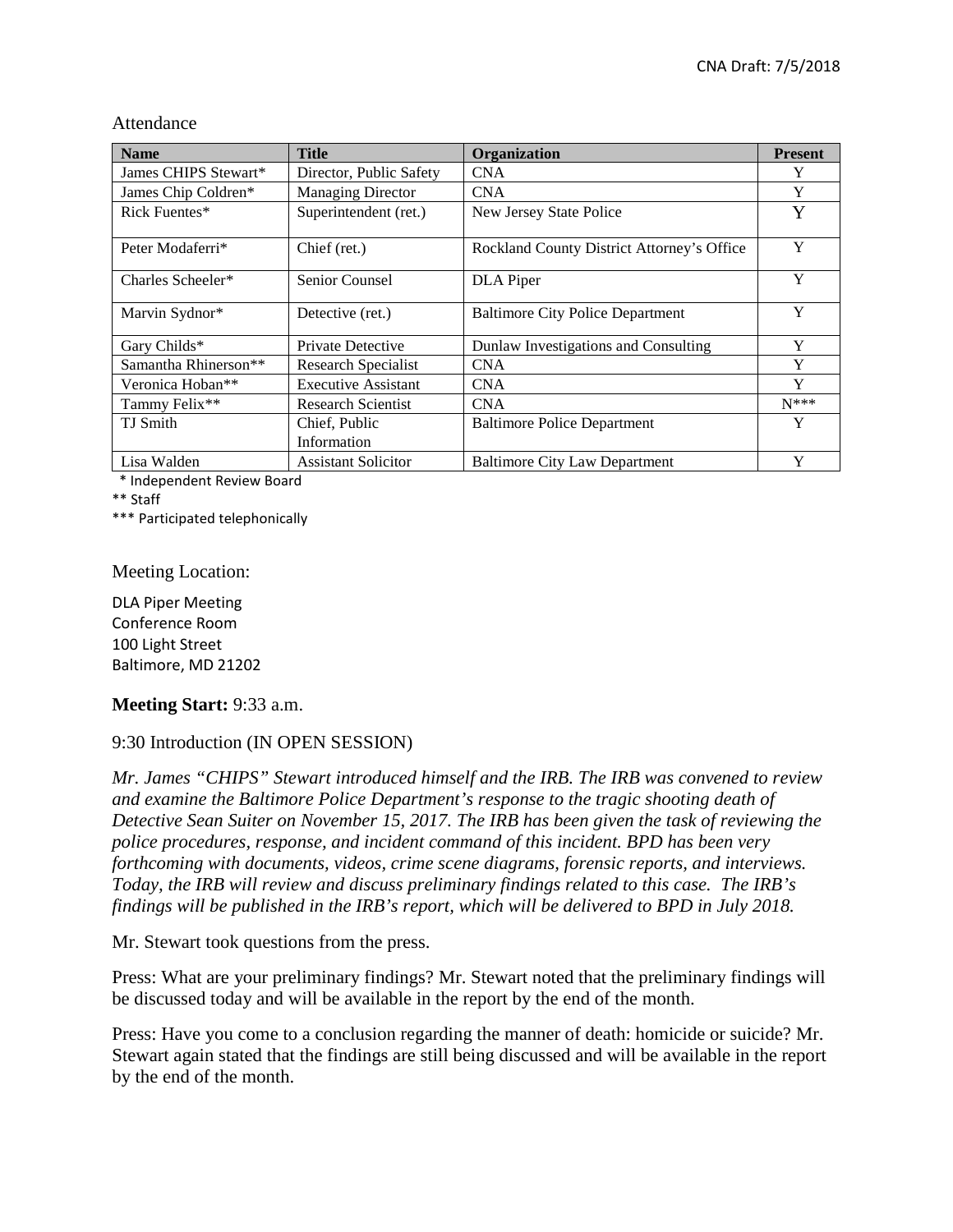Press: How many witnesses or others have you been able to interview? Mr. Stewart said that dozens of interviews have taken place and are still being conducted.

Press: Have you discovered anything that you would characterize as new evidence? Is there anything that you are viewing in a new light? Mr. Stewart said that this information is still under review and will be included in the IRB's report.

BPD Media Relations Director TJ Smith thanked the IRB for assisting with this review. He stated that the BPD wants the most comprehensive review of the events that occurred during this tragic incident. TJ Smith noted that the report will be released publicly at the appropriate time and that information will not be released preliminarily.

Press: What will the BPD do with this information? Smith said the BPD will improve processes and procedures as a result of this IRB.

Press: If the review board finds that this was a suicide, does the department accept that and close the case? Smith noted that he will not pursue a hypothetical path at this time.

Press: Are you finished conducting interviews at this point? Are you on schedule to complete the report as planned? Mr. Stewart noted that the IRB is on track. The IRB is on-going with an interview having been conducted as recently as this morning.

Press: Will you be handing in any information from this investigation to the ACLU and the Baltimore Monitor? Mr. Stewart noted that the report will be made available to the ACLU and the Monitor.

Press: Have you been in discussion with the monitor during this process? Mr. Stewart noted that the only overlap has been related to the IRB and Monitor's review of BPD's handling of incident command during the crime scene investigation.

Press: Has the IRB interviewed former police commissioner Kevin Davis? Mr. Stewart noted that they have not. They have reached out to him, but have not received a response yet.

Mr. Stewart asked if there were any further questions noting that they will not release any information preliminary.

Press: Can you describe the types of individuals you have interviewed? Mr. Stewart stated that they've spoken to a number of people within the BPD (officers, supervisors, commanders, and deputy commanders), members of the community, as well as outside experts.

Press: Have you spoken with any federal partners related to the GTTF? Mr. Stewart stated that they've had some informal conversations with the U.S. Attorney's Office, as well as investigators on a general level.

Press: When do you expect to have a report prepared? Mr. Stewart stated that the report will be provided to BPD by the end of July.

## **Open Meeting Legislative Session Requirements (In Open Session)**

*Mr. Stewart asked if there were any additional questions with the understanding that the review is complex in nature. The open meeting will be moved to closed session now due to the need to*